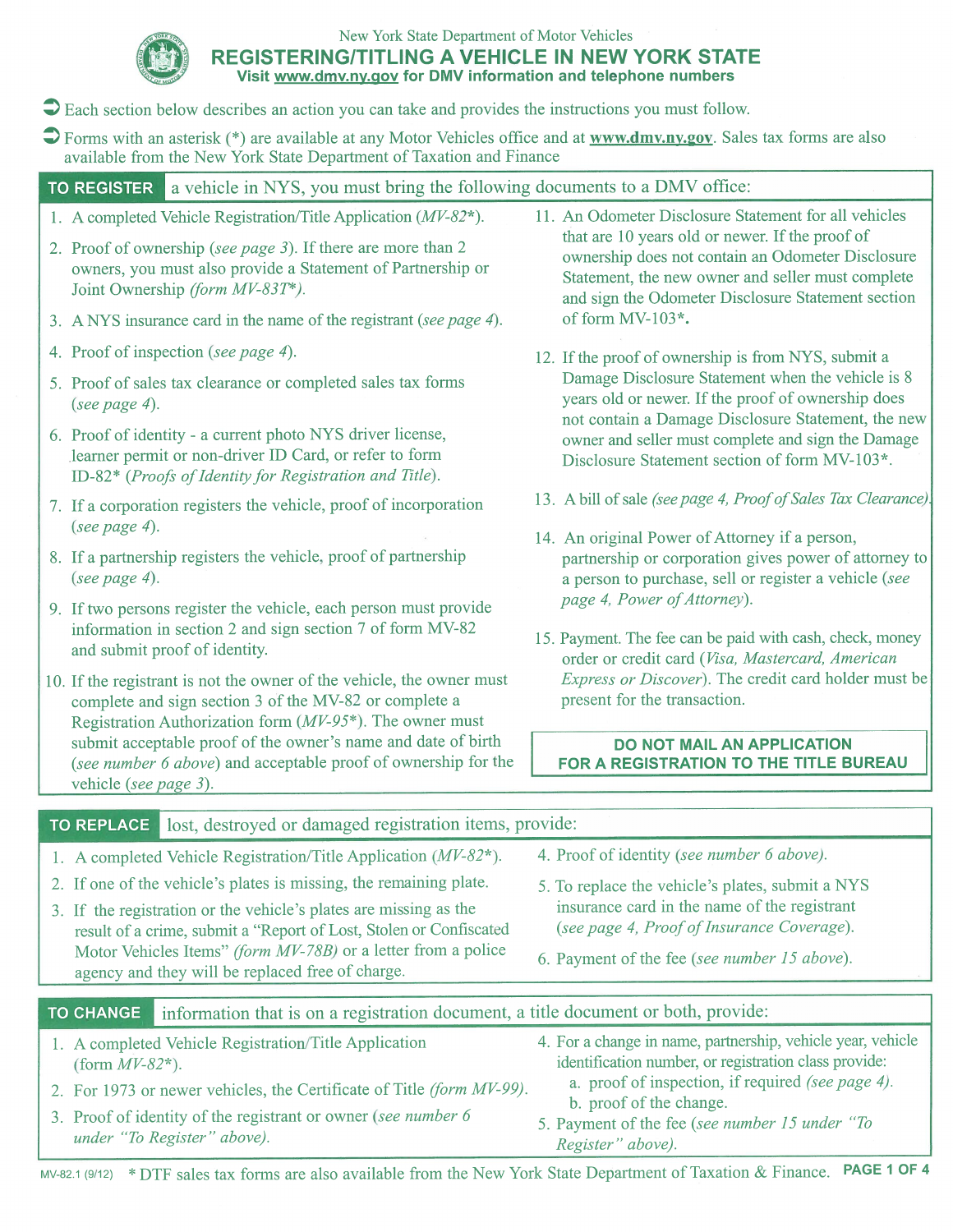| a vehicle registration, provide:<br><b>TO RENEW</b>                                                                                                                                                                                                                                                                                                                                                                                                                 |                                                                                                                                                                                                                                                                                                                                                                                                                                                                                                            |
|---------------------------------------------------------------------------------------------------------------------------------------------------------------------------------------------------------------------------------------------------------------------------------------------------------------------------------------------------------------------------------------------------------------------------------------------------------------------|------------------------------------------------------------------------------------------------------------------------------------------------------------------------------------------------------------------------------------------------------------------------------------------------------------------------------------------------------------------------------------------------------------------------------------------------------------------------------------------------------------|
| 1. A completed Vehicle Registration Renewal invitation (form MV-3<br>or $OP-3$ ). If it is not available or if the information on it must be                                                                                                                                                                                                                                                                                                                        | b. If the insurance was cancelled (the effective date<br>of insurance must be after the date of cancellation)                                                                                                                                                                                                                                                                                                                                                                                              |
| corrected, provide a completed "Vehicle Registration/Title<br>Application (form $MV-82^*$ ) and proof of identity (see number 6<br>under "To Register" on page 1).                                                                                                                                                                                                                                                                                                  | <b>Note:</b> A For-Hire Certificate (form FH-1) is<br>required for all for-hire vehicle renewals.                                                                                                                                                                                                                                                                                                                                                                                                          |
| 2. A NYS insurance card (see page 4):                                                                                                                                                                                                                                                                                                                                                                                                                               | 3. Proof of inspection, if required (see page 4).                                                                                                                                                                                                                                                                                                                                                                                                                                                          |
| a. If the vehicle's plates were returned to DMV (the effective<br>date of insurance must be after the date the plates were<br>returned) or                                                                                                                                                                                                                                                                                                                          | 4. Payment of the fee (see number 15 under "To<br>Register" on page 1).                                                                                                                                                                                                                                                                                                                                                                                                                                    |
| <b>TO TRANSFER PLATES</b><br>to a different vehicle, provide:                                                                                                                                                                                                                                                                                                                                                                                                       |                                                                                                                                                                                                                                                                                                                                                                                                                                                                                                            |
| 1. A completed Vehicle Registration/Title Application (form MV-82*).<br>2. Proof of ownership (see page 3, Acceptable Proofs).<br>3. A NYS insurance card with the same name that is on the current<br>registration. The card must be for the vehicle that the plates will<br>be transferred to (see page 4).<br>4. Proof of inspection (see page 4).<br>5. Sales tax clearance (see page 4).<br>6. Proof of identity (see number 6 under "To Register" on page 1)  | 7. If the registrant is not the owner of the vehicle, the<br>owner must complete and sign section 3 of the<br>Vehicle Registration/Title Application (form MV-82*),<br>or complete a Registration Authorization (MV-95*).<br>The owner must submit acceptable proof of the<br>owner's name and date of birth (see number 6 under<br>"To Register" on page 1) and acceptable proof of<br>ownership for the vehicle (see page 3).<br>8. Payment of the fee (see number 15 under "To<br>Register" on page 1). |
| You can get a title when you need a title but not a registration for:<br>a 1973 and newer vehicle<br><b>GET ONLY</b><br>a 1995 and newer manufactured home with a minimum width of 8 feet, or a length of 40 feet<br><b>A TITLE</b><br>when transported, or that is at least 320 square feet after the home is erected on a site.<br>To get a title, but not a registration, provide:                                                                               |                                                                                                                                                                                                                                                                                                                                                                                                                                                                                                            |
| 1. A completed Application for Title (form MV-82TON*), or<br>Vehicle Registration/Title Application (form MV-82*).<br>2. Proof of ownership (see page 3). If there are more than 2 owners,<br>you must also provide a Statement of Partnership or Joint<br>Ownership (form MV-83T*).<br>3. Proof of owner's identity (see number 6 under "To Register" on page 1).<br>4. If the title will be in the name of a corporation, proof of<br>incorporation (see page 4). | 9. A check or money order payable to "Commissioner<br>of Motor Vehicles". The fees to get a title are:<br>\$50 for a vehicle.<br>\$125 for a manufactured home.<br>Most applications for only a title can be processed in any<br>DMV office (see "NOTE" below), or you can mail the<br>documents described in this section to the address below<br>(send photocopies of proof of identity, corporation, or<br>partnership).                                                                                |
| 5. If the title will be in the name of a partnership, proof of<br>partnership (see page 4).<br>6. Sales tax clearance: a receipt (form FS-6T) available in any                                                                                                                                                                                                                                                                                                      | <b>Title Bureau</b><br>NYS Department of Motor Vehicles<br>6 Empire State Plaza<br>Albany NY 12228                                                                                                                                                                                                                                                                                                                                                                                                         |
| Motor Vehicles office, or a Retail Certificate of Sale (form MV-50)<br>from a NYS dealer (see page 4).                                                                                                                                                                                                                                                                                                                                                              | DO NOT MAIL APPLICATIONS FOR VEHICLE<br><b>REGISTRATION TO THIS ADDRESS</b>                                                                                                                                                                                                                                                                                                                                                                                                                                |
| 7. An Odometer Disclosure Statement for all vehicles that are 10<br>years old or newer. If the proof of ownership does not contain an<br>Odometer Disclosure Statement, the new owner and seller must<br>complete and sign the Odometer Disclosure Statement section of<br>form $MV-103*$ .                                                                                                                                                                         | NOTE: You must mail to the Title Bureau applications<br>for a title that involve the following:<br>• Garageman Liens<br><b>Salvage Certificates</b><br><b>Manufactured Homes</b>                                                                                                                                                                                                                                                                                                                           |
| 8. If the proof of ownership is from NYS, submit a Damage Disclosure<br>Statement when the vehicle is 8 years old or newer. If the proof of<br>ownership does not contain a Damage Disclosure Statement, the<br>new owner and seller must complete and sign the Damage<br>Disclosure Statement section of form MV-103*.                                                                                                                                             | <b>Boats</b><br><b>Bonded Vehicles</b><br>• A dealer or manufacturer who wants to get a title<br>for a vehicle that was returned by the purchaser<br>under the Lemon Law.                                                                                                                                                                                                                                                                                                                                  |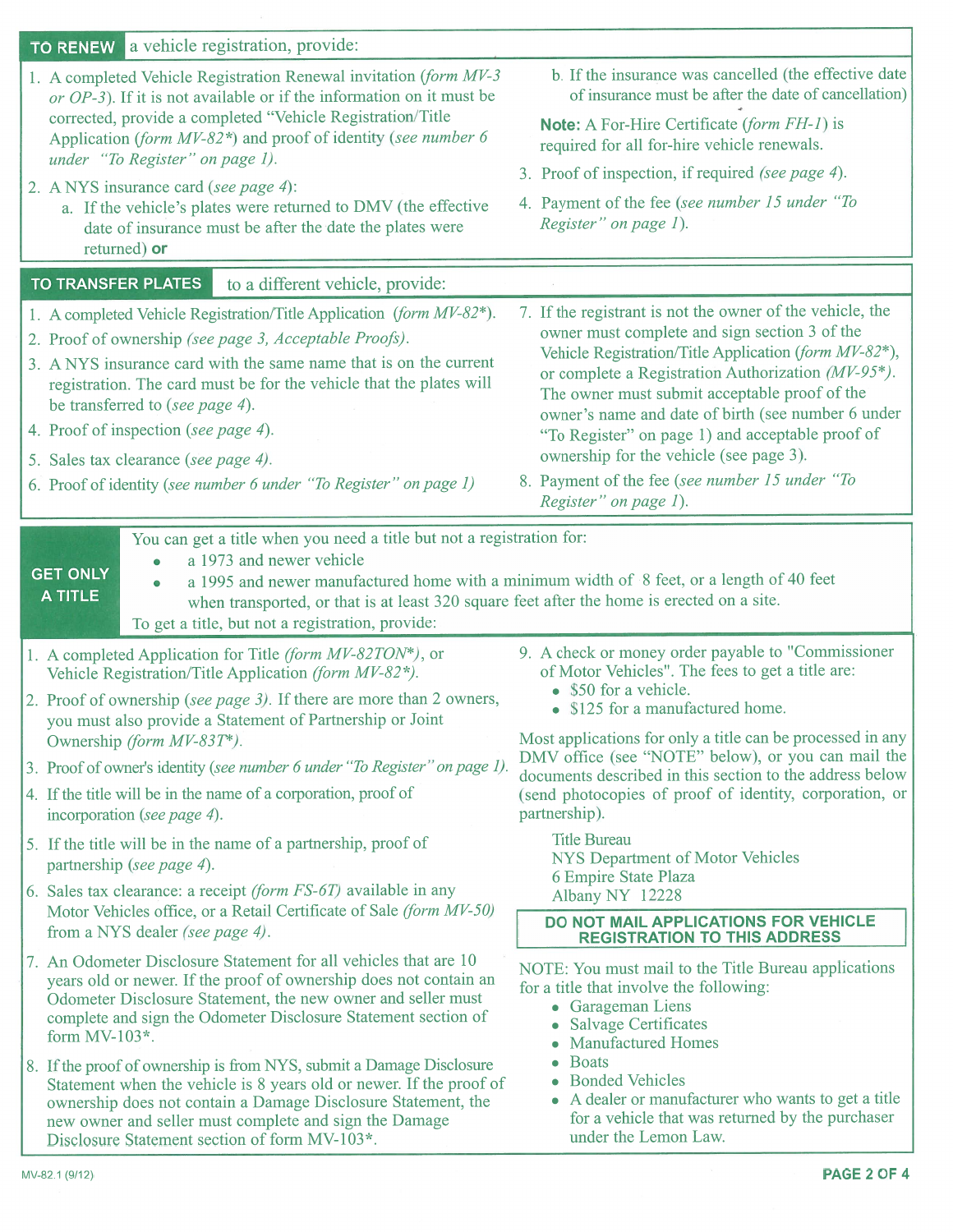ACCEPTABLE PROOFS All documents you present for proof of name and proof of insurance must show the same name as the name on the registration application. See page 4 of this form for other acceptable proofs. If none of the situations described below applies to you, contact a Motor Vehicles office or visit www.drnv.ny.gov for more information.

## PROOF OF OWNERSHIP

- <sup>1</sup> . If the vehicle was purchased from a dealer in New York State and the vehicle is:
	- New a. A Retail Certificate of Sale (form MV-50) and Used a. A Retail Certificate of Sale (form MV-50) and
		-
- 
- b. A Manufacturer's Certificate of Origin (MCO) b. Either a title (for a 1973 or newer vehicle) or a transferable registration (for a 1972 or older vehicle).

2. If the vehicle was purchased from a dealer outside of New York State and the vehicle is:

- New a. An MCO. If the MCO does not have space for a transfer, present Used a. An original out-of-state title or transferable the MCO and a bill of sale for each transfer after the last one registration, any reassignments and shown on the MCO, any reassignments and
	- b. the original bill of sale.
- 3. If the vehicle was purchased from the owner in a private sale:<br>In New York State:

- a. and is 1973 or newer an original title showing transfer, **or** a. The original out-of-state title or trans<br>h is 1972 or older an original transferable registration showing **a** registration showing transfer, **and**
- b. is 1972 or older an original transferable registration showing transfer, and b. The original bill of sale.
- c. the original bill of sale.

- **Outside New York State:**<br>a. The original out-of-state title or transferable
	-
	-

b. The original bill of sale.

4. If the vehicle has a New York State title or transferable registration and the owner of the vehicle has not changed and:

### a. The registrant is not the owner:

Present an original New York State title or transferable registration and form MV-95 (Registration Authorization) signed by the owner. Or, complete section <sup>3</sup> of form MV-82 and have the vehicle's owner sign that section.

## b. The owner is a New York State leasing company:

A copy of the New York State title and form MV-95 (Registration Authorization) signed by the owner. Or, complete section <sup>3</sup> of form MV-82 and have the vehicle's owner sign that section.

## 5. If a vehicle is brought into New York State without a change in ownership:

- a. An original out-of-state title. Or, if the vehicle was not required to have a title in the state where the vehicle was last registered, a transferable registration or certified copy of the registration from the out-of-state Motor Vehicles authority.
- b. If the title is held by an out-of-state lienholder:\*\*
	- . <sup>A</sup> copy of the title in the owner's name, certified by the lienholder or the out-of-state Motor Vehicles agency (certification must be on the same page). Or, present a Memorandum of Title\*\* (non-negotiable) - if you can not get a copy of the title, you must provide an abstract of ownership issued by the Motor Vehicles agency that has your name as the owner of the vehicle; and
	- The lienholder's statement that includes the owner's name and the year, make and VIN of the vehicle. The statement must be on the lien holder's letterhead and must state that the lienholder holds the original title and understands that the copy of the title will be used to register the vehicle in New York. The statement must not include stipulations; for example, the lienholder can not request that DMV notify the lienholder after the vehicle is registered.

IMPORTANT: New York State issues the titles for 1973 or newer model vehicles and issues the transferable registrations for 1972 or older model vehicles to prove who the owner of the vehicle is. DMV can not give you a transferable registration or a title until you give DMV the original out-of-state title. When you receive the title from the lienholdei; mail the title to the Title Bureau at the address below with a letter of explanation and a copy of your registration. DMV will mail you the proof of ownership for your vehicle.

### TITLE BUREAU, NYS Department of Motor Vehicles, 6 Empire State Plaza, Albany NY 12228

- c. If an out-of-state leasing company holds the title:\*\*
	- $\bullet$  A copy of the out-of-state title in the name of the leasing company; and
		- A letter from the owner that states that the owner knows the copy of the title will be used to register the vehicle in NYS; and
		- . <sup>A</sup> completed form MV-95 (Registration Authorization) or section <sup>3</sup> of form MV-82 that is signed by the ownei

**IMPORTANT:** If you purchase the vehicle before or when the lease expires, the original title from the leasing company must be transferred to you. To transfer the ownership of the vehicle to your name, **do not mail the title** to the Title Bureau, you must visit a New York State Motor Vehicles office.

\*\* A New York State title is not issued in this situation.